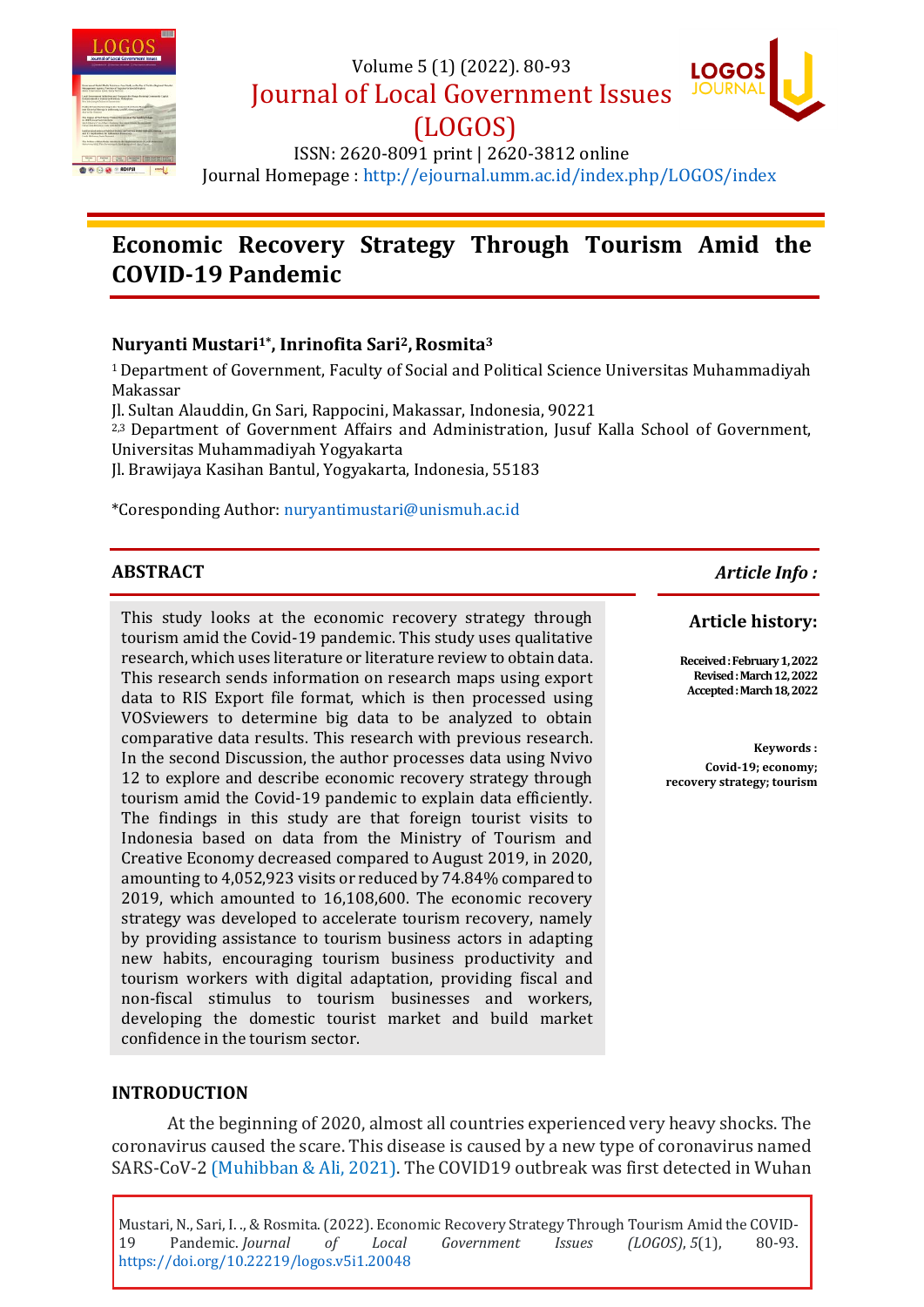City, Hubei Province, China, in December 2019 and was designated a pandemic by the World Health Organization (WHO) on March 11, 2020 [\(Wahyudi et al., 2021;](#page-13-0) [Paramita &](#page-12-1)  Putra, 2020). The coronavirus is not an epidemic that can be ignored in current conditions. When viewed from the symptoms, ordinary people will think it is only limited to regular influenza, but this virus is quite dangerous and deadly [\(Sumarni, 2020\).](#page-12-2) This virus spreads quickly to almost all countries, including Indonesia, in just a few months [\(Timah, 2021\).](#page-13-1) The Covid-19 pandemic is indeed an epidemic that has significantly impacted various sectors in the world, even in daily life; even this pandemic can be said to have changed the world. No one thought that this epidemic could suddenly and quickly attack the world community, from schools to online, companies experiencing a significant decline, workers losing their jobs because the company went bankrupt, working from home, and others [\(Wulandari et al., 2021\).](#page-13-2) The Covid-19 pandemic does not only impact the global health crisis. Almost all sectors have been affected by the Covid-19 pandemic [\(Kusno, 2020\).](#page-12-3) The Coronavirus pandemic is not just a health disaster; the virus known as Covid-19 has caused chaos in the economic sector [\(Hawkins et al., 2020;](#page-11-0) [Zhang & Tong,](#page-13-3)  [2021;](#page-13-3) [Kennelly et al., 2020;](#page-11-1) [Bierman et al., 2021;](#page-10-0) [Nalini, 2021\).](#page-12-4) Throughout 2020, the economies of most countries in the world, including Indonesia, grew negatively, even in a recession [\(Gedela et al., 2020\).](#page-11-2) The decline in world economic activity and people's limited mobility ultimately impacted all sectors, including tourism [\(Wahyuni, 2021\)](#page-13-4). The health and financial crisis posed by the Covid-19 pandemic in early 2020 poses significant challenges for the tourism industry due to domestic and international traffic restrictions, substantially impacting the evolution of tourism demand. The protracted crisis, which still dominates international tourism despite vaccination campaigns, has sparked debate about the situation's impact on tourism sustainability ([Vărzaru et al., 2021](#page-13-5)). Tourism is a sector that has a role in economic development. The prosperity and welfare of its citizens make tourism a part of their essential needs or lifestyle. So, the pattern of human life directly affects the sustainable economic chain into a service industry that can contribute to the global, national economy in improving people's welfare [\(Rizqi Rahmawati &](#page-12-5)  Potensi, 2020).

From January to December 2020, UN World Tourism Organization (UNWTO) stated that 2020 was the worst year for the tourism industry globally; it was recorded that the number of tourist trips in 2020 decreased by 74% between January and December 2020. In the first quarter of 2021, the UNWTO world tourism barometer decreased 84 percent. As a result, the United Nations Conference on Trade and Development (UNCTAD) estimates that the tourism sector will still suffer global losses of between US\$1.7 trillion and US\$2.4 trillion compared to 2019 [\(Wahyuni, 2021\)](#page-13-4). It is due to the social restrictions imposed by governments in various parts of the world to control the spread of the Covid-19 virus. The public is advised to reduce mobility and stay away from crowds, which is contradicted by tourism activities that have been synonymous with mobility and gatherings [\(Haryanto & Printianto, 2021\)](#page-11-3). Tourism generates significant revenues for destinations and contributes to the overall economic development of many countries, especially those that depend on tourism. In other words, there is a strong link between tourism development and economic growth [\(Haryati &](#page-11-4)  Hidayat, 2019). With the development of tourism, the most important thing is economic development. Tourism has a decent potential to be managed and is one of the sectors that must be developed optimally from existing resources [\(Agugraheni, 2021\).](#page-11-5) However,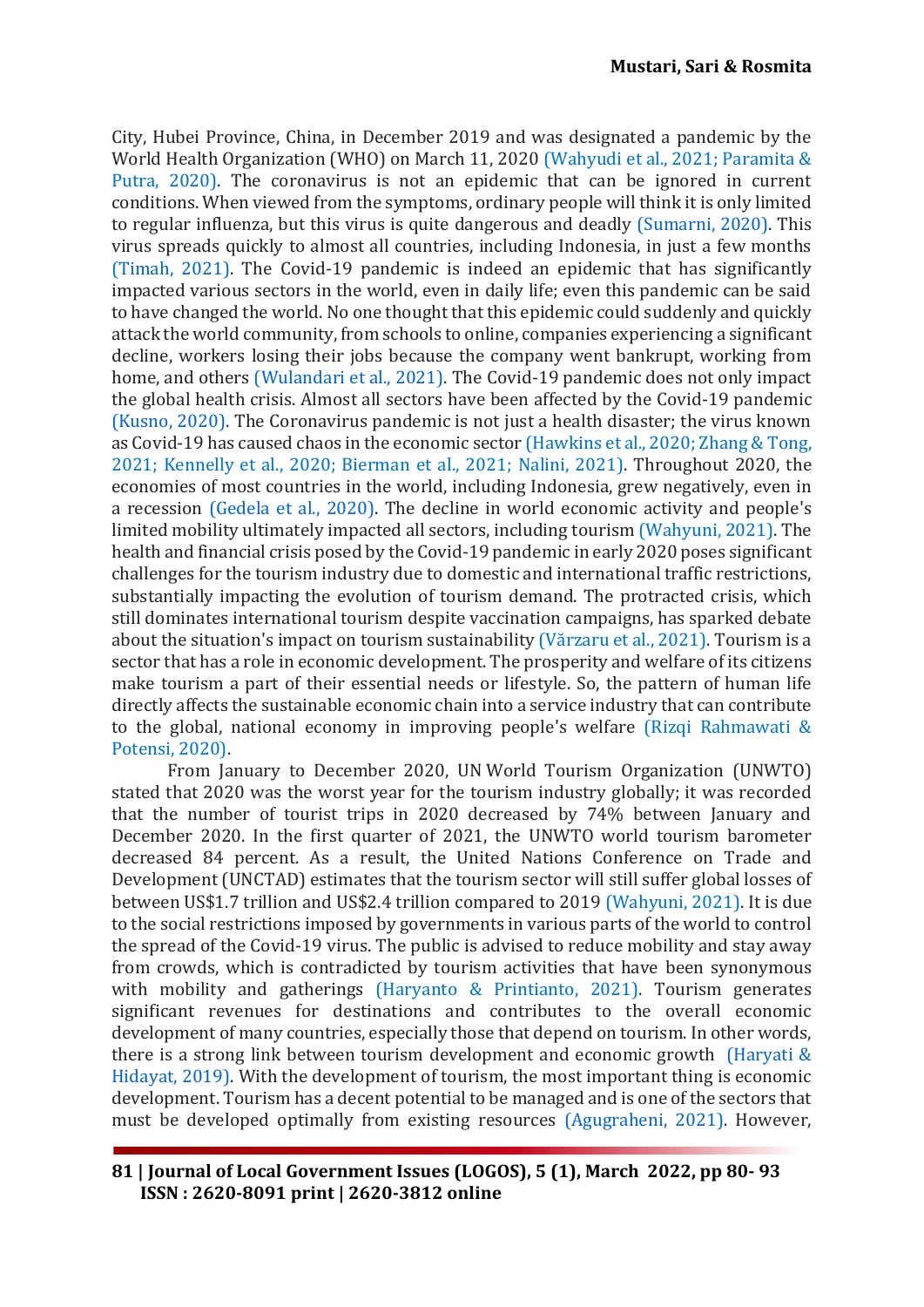tourism is a vulnerable industry that could collapse due to potential risks such as a global pandemic. The Covid-19 pandemic has had a severe and widespread impact on various economic sectors, especially tourism. This may be true for countries where the economy is primarily dependent on tourism, where businesses face far more significant challenges to economic resilience in both the short and long term. Many of the consequences, including regional to national lockdowns and the suspension or cancellation of tourism and hospitality-related services, are increasingly occurring globally [\(Huynh et al., 2021\).](#page-11-6)

Economic growth is an increase in the standard of living over time for the majority of families in a country. A growing economy can be sourced from an increase in people's income which allows people to consume more and more variety [\(Pambudi et al., 2020\)](#page-12-6). The economic growth rate is one indicator of development success in an area [\(Jannah,](#page-11-7)  2020). Sukirno in [\(Tobing, 2021\)](#page-13-6) defines economic growth as the development of activities in the economy that causes goods and services produced in society to increase. International, regional and local travel restrictions affect the tourism sector, which impacts the economic sector or economic growth where tourism is the mainstay sector for a country. Such as international travel, domestic tourism, daily visits, and various segments such as air transportation, cruise ships, public transportation, accommodation, cafes and restaurants, conventions, festivals, gatherings, or sporting events [\(Collins-](#page-10-1)Kreiner & Ram, 2021). With international air travel slowing rapidly due to the crisis and many countries imposing travel bans, closing borders, or introducing quarantine periods, international and domestic tourism has fallen dramatically [\(Gössling et al., 2020\)](#page-11-8). International travel is becoming more complex, with border closures, airlines suspending flights, airport closures, exit bans, and further restrictions being introduced daily [\(Levana](#page-12-7)  et al., 2022).

Covid-19 is a global outbreak that hurts the human and social dimensions [\(Pratama & Tjahyanto, 2022;](#page-12-8) [Bento & Couto, 2021;](#page-10-2) [Sihidi et al., 2022\)](#page-12-9). So tourism is one of the service sectors that the Covid-19 pandemic has hardest hit due to a decline in travel supply and demand, which has resulted in a decrease in tourism prices [\(Nur Rohman,](#page-12-10)  [Dwiyono Rudi Susanto, 2020\)](#page-12-10). However, due to the spread of COVID-19, Indonesia has experienced a slump, especially in the tourism sector. The tourism sector, which has been predicted as the second-largest source of foreign exchange contribution for Indonesia, has experienced a drastic decline [\(Hakim, 2020;](#page-11-9) [Japutra & Situmorang, 2021](#page-11-10)[;King et al.,](#page-11-11)  2021; [Npoa-sharks, 2022\).](#page-12-11) The tourism sector, expected as the second-largest source of foreign exchange contribution for Indonesia, has decreased drastically. The absence of tourist visits at home and abroad caused many cultural tourism attractions to be closed; most hotels also experienced a decline and meant no income for the community [\(Solemede et al., 2020\)](#page-12-12). The Covid-19 pandemic has forced innovation in the Tourism Sector to improve.

The world needs better tourism and better innovation. Creation must be carried out to serve tourists better during and after the Covid-19 pandemic. Tourist behavior will change after the Covid-19 pandemic, so tourism industry players must also change through better innovation. The World Travel and Tourism Council (WTTC) states that tourism recovery will take 10 to 12 months; however, UNWTO is optimistic that longterm tourism projections will reach 1.9 billion by 2030 and double the economic acceleration to 4,4 percent on an annual basis. Preparations for the recovery of the tourism sector must be carried out carefully, neatly, and without errors to produce a

**82 | Journal of Local Government Issues (LOGOS), 5 (1), March 2022, pp 80- 93 ISSN : 2620-8091 print | 2620-3812 online**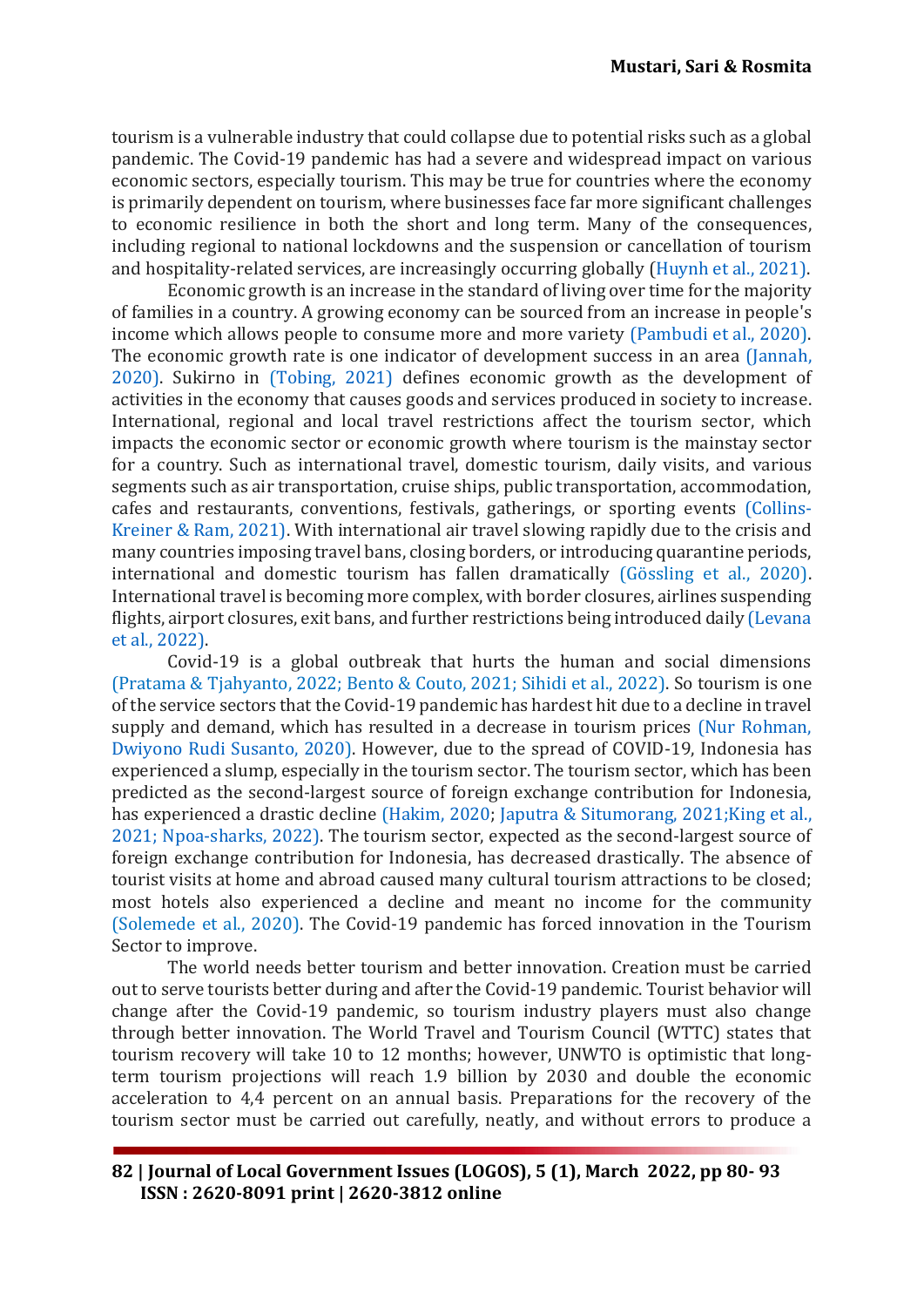positive impact for all parties [\(Kusuma et al., 2021\)](#page-12-13). The tourism sector is one of the country's top three foreign exchange contributors [\(Kristina, 2020\).](#page-11-12) The synergy of the creative economy and tourism will result in economic recovery and the development of positive tourism, which is expected to occur in the story of community empowerment (local communities) through the creative economy, which will bring positive things; this is one model of tourism development in the future. License is not only in developing the economic potential of people who are slumped due to the pandemic, but also efforts to increase self-confidence, self-esteem, and dignity, and maintaining the order of local cultural and cultural values [\(Anggarini, 2021\).](#page-10-3) The tourism sector had dimmed due to the Covid-19 pandemic due to the PSBB policy, which closed all activities that could cause crowds. The government minimizes the possibility of coronavirus transmission from clusters of tourist attractions; all tourism activities are entirely stopped [\(Marta et al.,](#page-12-14)  2022).

It is considering that research related to the Strategy of Economic Recovery Through Tourism Amid the Covid-19 Pandemic has been carried out several times before, such as 1) Research conducted by Ni Ketut Sutrisnawati, Ni Gusti Ayu Nyoman Budiasih dan Ketut Ardiasa which focused on Efforts to Restore the Tourism Sector in Amid the Covid 19 Pandemic [\(Sutrisnawati et al., 2021\).](#page-13-7) 2) Research conducted by Elpa Hermawan focuses on the Recovery Strategy for the Tourism and Creative Economy Sector during the Covid-19 Pandemic [\(Hermawan, 2021\).](#page-11-13) 3) Research conducted by Desy Tri Anggarini focuses on Efforts to Restore the Tourism Industry in the Covid-19 Pandemic Situation [\(Anggarini, 2021\).](#page-10-3)

This research has a common theme based on previous research, namely looking at Tourism Economic Recovery. Governments worldwide, including Indonesia, have carried out several strategies to restore tourism's economic condition as before the pandemic. The difference with previous studies lies in using VOSviewer and Nvivo tools to conduct literature studies about Economic recovery tourism. This paper tries to describe the impact of the Covid-19 outbreak on tourism. In addition, this paper proposes recommendations on what actions the government should take in the future to return tourism to its original condition before the Covid-19 outbreak. For the sake of stable tourism amid the Covid-19 pandemic, this is the reason the author is developing it as research. It is hoped that the results of the impact of the Covid-19 pandemic will be affected by restrictions in several places for tourist destinations, so it is necessary to conduct research on "Economic Recovery Strategies Through Tourism Amid the Covid-19 Pandemic in Indonesia".

#### **METHOD**

This research uses qualitative research with a literature study approach to obtain data. The data source in this study is international articles, and the data collection is carried out using the https://scopus/com database. Scopus is one of the most extensive databases and citations of literature reviews, scientific journals, books, and conference proceedings. Search articles through the https://www.scopus.com/ site by selecting several terms by ticking the access button "show open access journals" and depository institutions through the search column "Document search." For keywords in Scopus search, it is written as (TITLE-ABS-KEY ( economic AND recovery AND through AND tourism ) AND TITLE-ABS-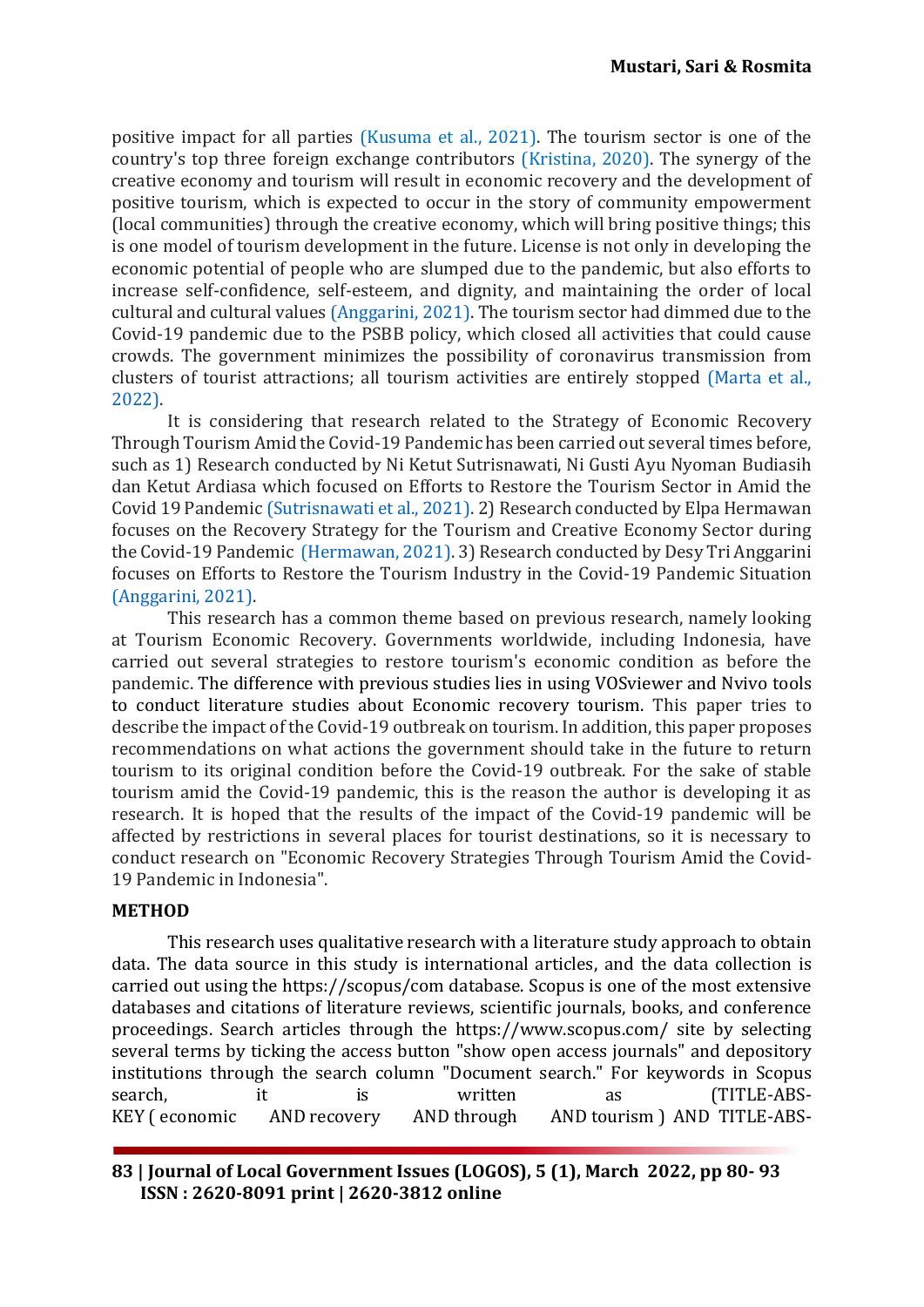KEY ( covid-19 ) ) AND PUBYEAR > 2018 AND PUBYEAR < 2023 AND ( LIMIT-TO ( DOCTYPE , "ar" ) ) AND ( LIMIT-TO ( SUBJAREA , "SOCI" ) ) AND ( LIMIT-TO ( LANGUAGE , "English" ) ) AND ( LIMIT-TO ( SRCTYPE , "j" ) ) Some data were analyzed statistically. Descriptive based on year of publication, publishing institution, country of issue, name of journal/publication, type of document, and research topic.

This study sends information on research maps using export data to RIS Export file format, which is then processed using VOSviewers to determine the big data to be analyzed to compare this research with previous research. In the second Discussion, the author processes data using Nvivo 12 to explore and describe the Strategy for Economic Recovery Through Tourism Amid the Covid-19 Pandemic to explain the data efficiently.

#### **RESULTS AND DISCUSSION**

Covid-19 has spread to provinces in Indonesia; the government has declared it a national Covid-19 disaster. The status is based on the number of people infected and thousands of people who died from Covid-19. The Covid-19 pandemic has had a significant impact on the tourism industry. As an area that relies on tourism for its economy, social distancing restrictions and travel restrictions affect the cessation of the transportation industry. The following is the development of foreign tourists entering Indonesia from year to year from the following figure:



**Figure 1.** Foreign Tourist Visits

*Source*: Center for Data and Information Systems, Ministry of Tourism and Creative Economy/Tourism and Creative Economy Agency, Data Processed by Authors

Based on the picture above, it can be seen that the growth of tourist arrivals in Indonesia from the last two years has decreased vary drastically due to the Covid-19 outbreak. 19, which began in early 2020 until now, the decline in tourist visits to Indonesia has also impacted the economy, primarily since it is known that Indonesia has a tourism destination where a significant reduction in visitors has an impact on the weakening of the country's economy. Based on the figure, the annual percentage of foreign tourists visiting Indonesia through all entrances in 2020 is 4,052,923 visits, or a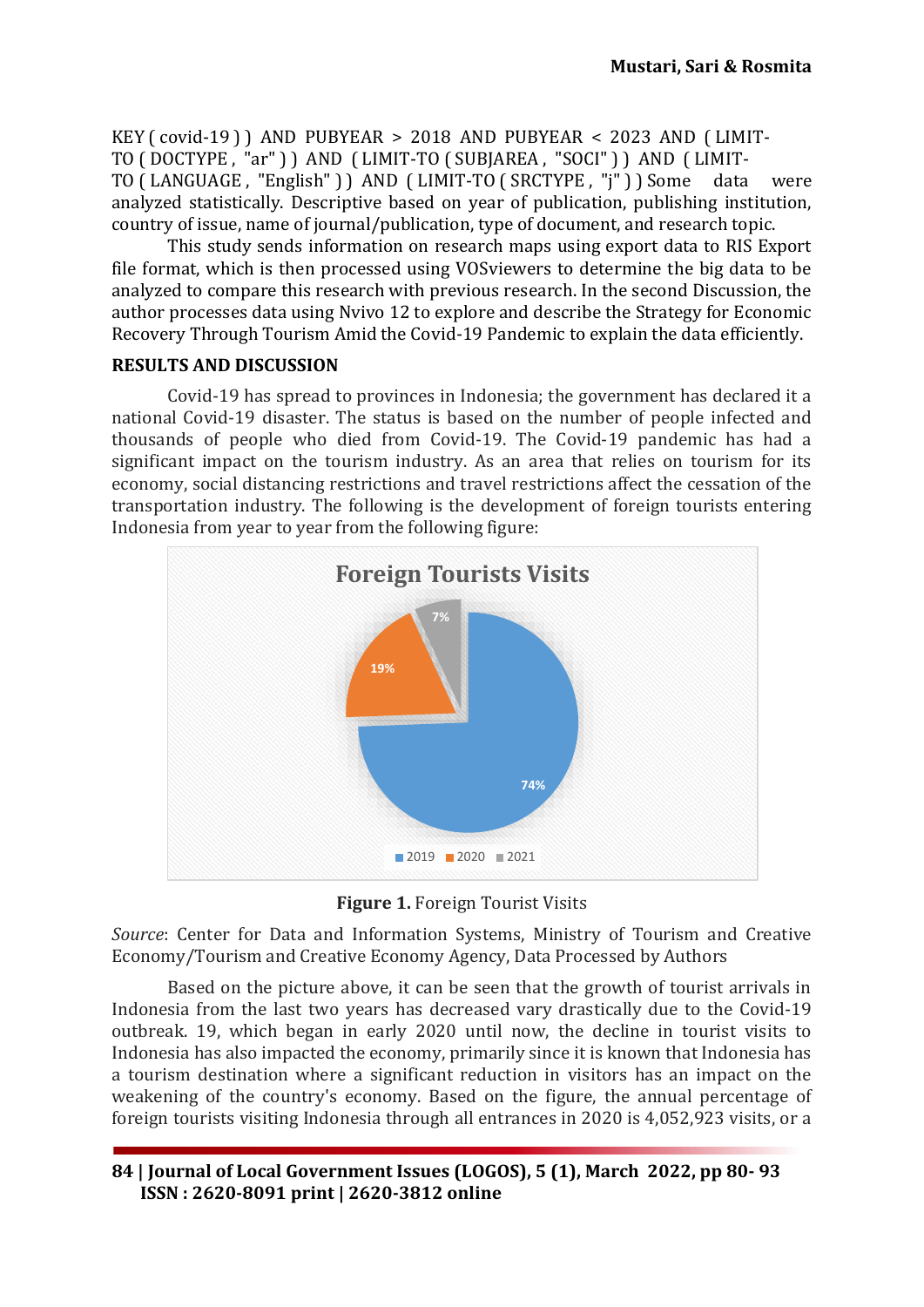decrease of 74.84% compared to 2019, which amounted to 16,108,600 trips. Three large gates out of 26 main entrances in 2020 compared to December 2019, namely: Ngurah Rai experienced a decrease of 83.02%; Soekarno-Hatta decreased by 82.01%, and Batam decreased by 84.84%. The number of foreign tourist visits in 2020 at all entrances recorded the highest number of visits, namely: Timor Leste with 994,590 visits, Malaysia with 980,118 visits, Singapore with 280,492 visits, Australia 256,291 trips, and China with 239,768 visits. Then experienced a drastic decline in 2021, which became 1,484,884 visits. The year 2021 is the year when Covid-19 becomes a global problem. Many countries implement lockdown policies and large-scale restrictions, and many countries close tourism, so the closure also causes an economic crisis, especially for SMEs.

#### **Article publication**

The research development related to economic recovery through tourism amid the Covid-19 pandemic over the past two years has received much attention among researchers, as can be seen from the percentage in the Scopus database. The image below shows increasing publications related to research on economic recovery through tourism amid the Covid-19 pandemic.



**Figure 2.** Documents by year

Based on Figure 2, this research obtains publication data for the last two years using keywords related to economic recovery through tourism amid a pandemic. The data obtained is related to the number of publications from 2020 to 2022. In 2020 the number of publications reached 13 documents, while in 2021, the number of publications increased drastically to 41 records, then decreased again in 2022 to 3 papers with a total number of 57 documents.

# **Visual Economic Recovery Through Tourism in the Middle of the Covid-19 Pandemic**

Based on the pandemic situation that is still ongoing and has not improved from 2020 to the current year, it has been able to accelerate the pace of change in the economic field, especially in tourism. The chairman of Commission B, Danang Wahyu Broto, said

**85 | Journal of Local Government Issues (LOGOS), 5 (1), March 2022, pp 80- 93 ISSN : 2620-8091 print | 2620-3812 online**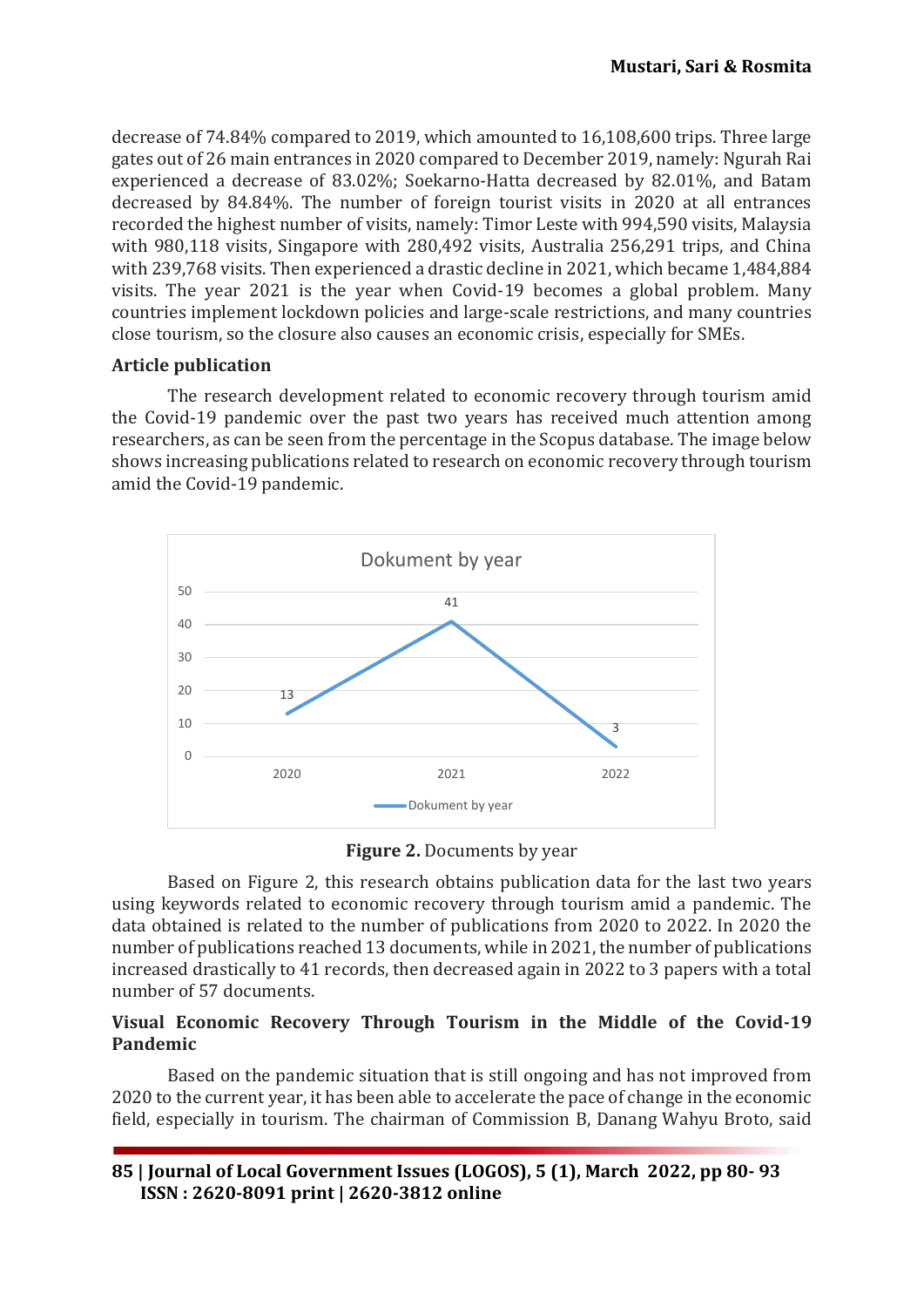that the tourism sector was most severely affected by the Covid-19 pandemic. Before the Covid-19 pandemic, the 2020-2024 RPJMN stated that Indonesia's economic development would be carried out with two main approaches: managing financial resources and increasing economic added value. These approaches are the foundation for cross-sectoral and cross-regional development synergies such as integrating the food and agricultural sectors, maritime industry, manufacturing industry, fisheries and marine sector, tourism sector, creative economy, and the digital economy sector. In the tourism sector, the concept of this approach has undergone a drastic change. This pandemic has forced the country to impose social restrictions and prohibit tourist visits between regions. The number of foreign tourist arrivals decreased by 59.96 percent during January-June 2020 compared to the same month period in 2019. The Central Statistics Agency (BPS) recorded that international tourist arrivals only reached 3.09 million visits [\(Pambudi et al., 2020\).](#page-12-6)

In this study related to economic recovery strategies through tourism in the Covid-19 era, tourism is very influential in the economic improvement section. Still, during the Covid-19 period, tourism has become one of the economic sectors most affected by the Covid-19 pandemic since it began to spread in March 2020. This. The drop in the number of tourists makes cultural products and consumption levels in tourist areas free fall. The budget of ministries and agencies, including the tourism sector, even fell by around 50 percent.



**Figure 3.** Network Visualization

Based on the keywords economic recovery through tourism and Covid-19, zone keywords related and related to keywords are recovery, economic impact, tourism, and Covid-19. There are 12 clusters of Vosviwers from all abstracts, title fields to keywords by default. Cluster's colors are different: red, dark green, dark blue, light green, dark purple, light blue, orange, brown, light purple, pink, highlighter green, sky blue, and. The following is an explanation of each cluster: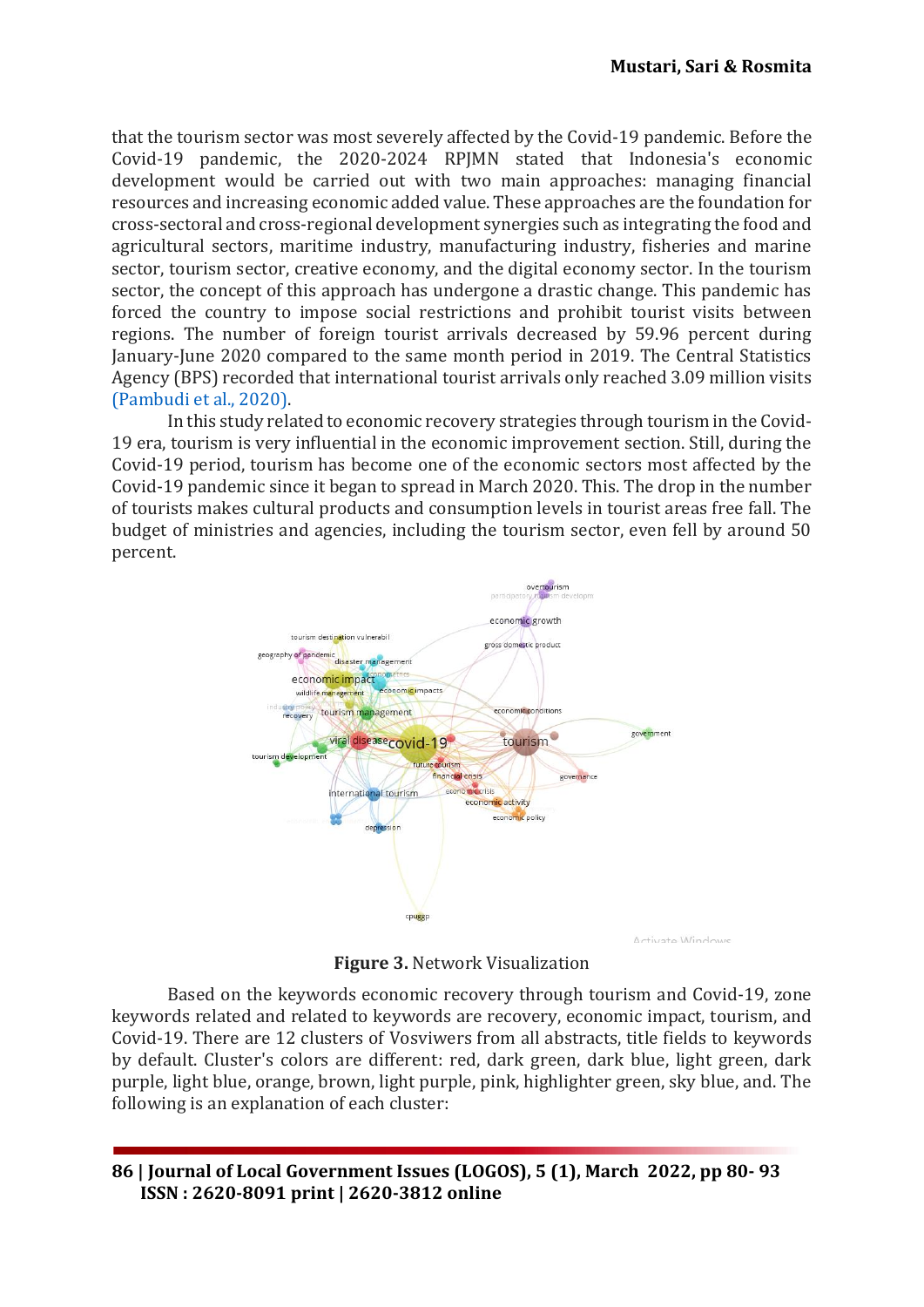| <b>Cluster 1</b>                              | Economic Crisis, Financial Crisis, Future Tourism, Hospitality Industry, Recovery<br>Plan, Strategy Management, Travel Restriction, Viral Disease.                            |
|-----------------------------------------------|-------------------------------------------------------------------------------------------------------------------------------------------------------------------------------|
| (8 items)                                     |                                                                                                                                                                               |
| <b>Cluster 2</b>                              | Economic Development, Economic Recovery, Geopolitics, Leisure Industry,<br>Leisure Travel, Second-Generation Panel, Tourism Development, Tourism<br>Management.               |
| (8 items)                                     |                                                                                                                                                                               |
| <b>Cluster 3</b>                              | Depression, Economic, Environmental, And Social Analysis, International<br>Tourism, Life Cycle Assessment (Lca), Social Impact, Socioeconomic Impact,                         |
| (8 items)                                     | Travel Intentions, Vaccination.                                                                                                                                               |
| <b>Cluster 4</b>                              | Impact, Economic<br>Impacts,<br>Tourism<br>Covid-19,<br>Economic<br>Destination<br>Vulnerabilities, Tourism Economics, Tourism Impact, Urban Economy, Wildlife<br>Management. |
| (8 items)                                     |                                                                                                                                                                               |
| <b>Cluster 5</b>                              | Covid-19 Crisis, Economic Growth, Gross Domestic Product, Overtourism,<br>Participatory Tourism Development, Post-Covid-19 Recovery, Tourist Attraction.                      |
| (7 items)                                     |                                                                                                                                                                               |
| <b>Cluster 6</b>                              | Crisis Management, Disaster Management, Econometrics, Economic Damage,<br>Pandemic Impact, Tourism Policy.                                                                    |
| (6 items)                                     |                                                                                                                                                                               |
| <b>Cluster</b><br>$\overline{7}$<br>(5 items) | Economic Activity, Economic Policy, Government Stimulus Package, Monetary<br>Policy, Tourism Sector Recovery.                                                                 |
| <b>Cluster 8</b>                              | Covid-19 Pandemic, Economic Conditions, Recovery Strategies, Tourism, Tourism<br>Sustainability.                                                                              |
| $(5$ items)                                   |                                                                                                                                                                               |
| <b>Cluster 9</b>                              | Geography Of Pandemic, Hotel Industry, Internet, Social Media.                                                                                                                |
| $(4$ items)                                   |                                                                                                                                                                               |
| Cluster10<br>$(3$ items)                      | Governance, Governance Approach, Public Administration.                                                                                                                       |
| Cluster11<br>$(4$ items)                      | Government, Political System, Social Interaction, Social Security.                                                                                                            |
| Cluster <sub>12</sub><br>$(4$ items)          | Industry Policy, Policy Approach, Policy Implementation, Recovery.                                                                                                            |

# **Table 1.** Division of each cluster

## *Source*: Vosviewer, 2022

Table 1 above related to economic recovery through tourism in the pandemic era through Scopus data. Various forms of economic recovery through tourism are interrelated with several clusters shown in Figure 1; tourism is related to the economy, so that with Covid-19. The tourism industry faces a significant decline in international tourist arrivals with massive cancellations and a drop in bookings.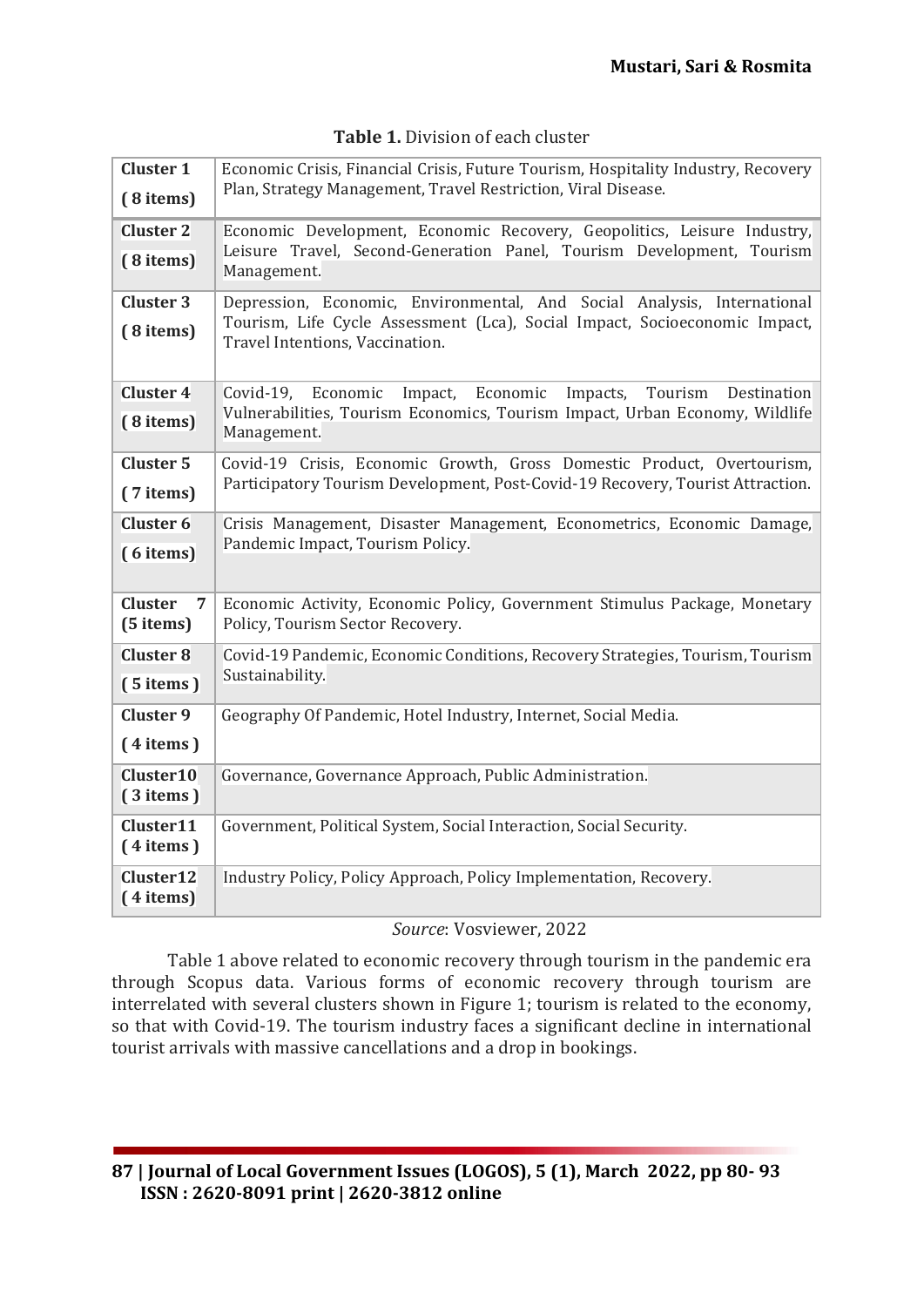

**Figure 4.** The tourism network in covid-19

Based on the data visualization in Figure 3 above, it can be seen that tourism during the Covid-19 pandemic had a significant impact on the economy, where the economy during the pandemic declined drastically due to many countries implementing lockdown policies or restrictions. The Area is complex for tourists to come, which is known to each country's tourism as a benchmark for economic development. Covid-19 has had a significant impact on almost all aspects of life, including the tourism sector, due to increased travel restrictions, cancellation of significant events, and reluctance to travel internationally and domestically. The managers of the tourism industry and the community in tourism destinations increase tourists' confidence to visit. Next is economic recovery through tourism in the era of the Covid-19 pandemic. Mapping data through Vosviwers can be seen in Figure 5 below:



**Figure 5.** Network Visualization of covid-19

**<sup>88</sup> | Journal of Local Government Issues (LOGOS), 5 (1), March 2022, pp 80- 93 ISSN : 2620-8091 print | 2620-3812 online**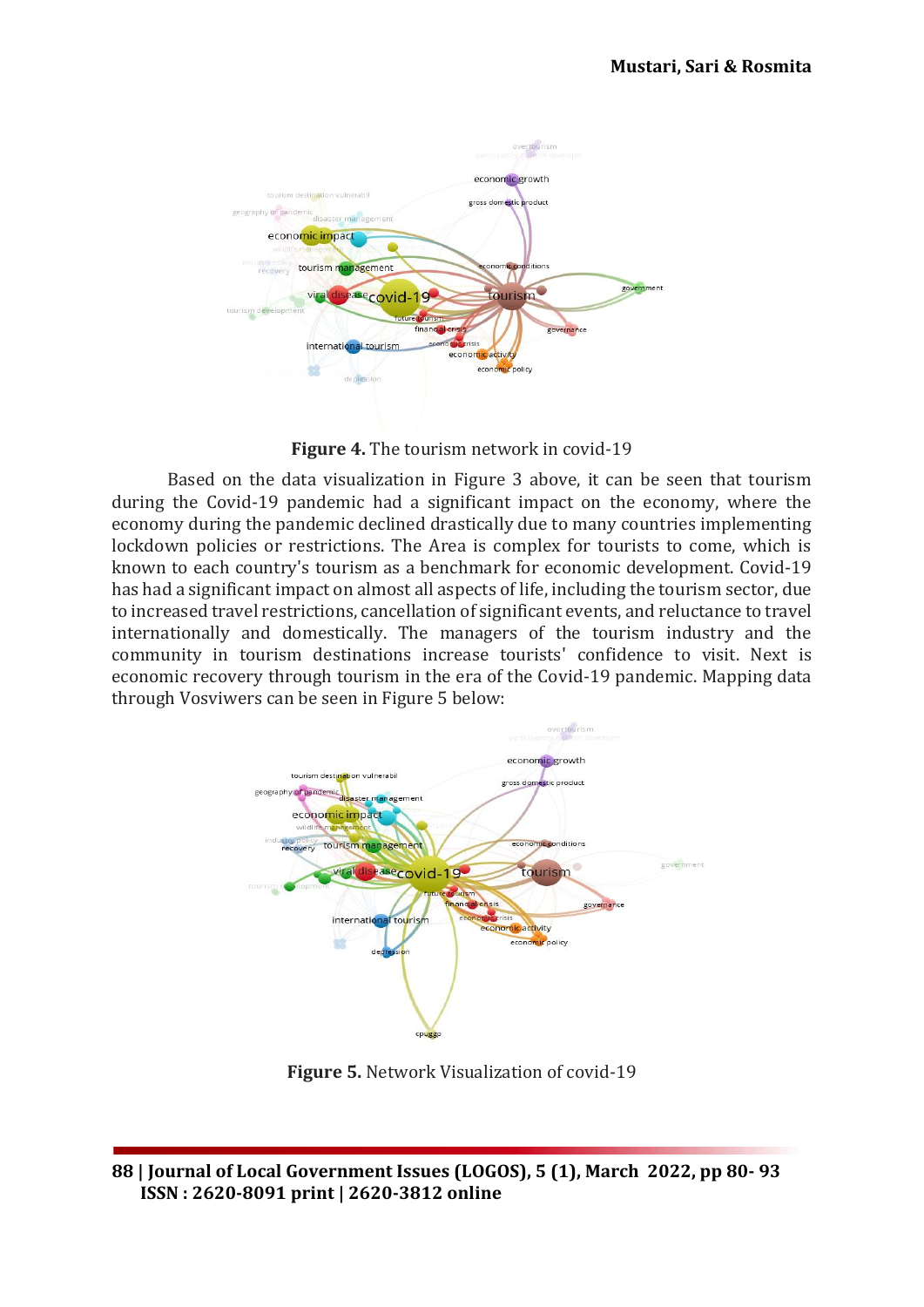Based on Figure 5 above, it can be explained that in the largest cluster, namely Covid-19, where the virus was confirmed by WHO as originating from China, during the Covid-19 pandemic, the economy of each country experienced a decline, especially in the tourism industry, many countries that close access to tourists. However, the pandemic began to recede over time, and various tours in countries have been reopened; it is suitable for each country's economic recovery. Several countries have developed strategies to recover the economy, especially in the tourism industry: 1. The Covid-19 pandemic has also changed the paradigm of tourism, where tourist attractions must now implement physical distancing and visit restrictions 2. Airports, terminals, stations must apply high sanitation standards 3. Product differentiation is replaced with fresh air, adventure, mountains, oceans, nature, and outdoor health tourism. 4 Value Preposition was initially cheap and overcrowded to become a young, clean, and quality experience. 5 The marketing focus is shifted to Free Independent Traveler FIT0. 6 Hygiene Labeling is necessary.

### **Analysis of the Strategy for Economic Recovery through Tourism in the Era of the Covid-19 Pandemic in Indonesia**

The following are the analysis results at the level of the economic recovery strategy through tourism in the era of the COVID-19 pandemic in Indonesia. The analysis of this data explains that within the scope of tourism and covid-19, it can be seen in Figure 6 regarding word grouping through word frequency as follows:



**Figure 6.** Economic Recovery Strategy Through Post-Covid-19 Pandemic Tourism

*Source:* Processed By Researchers Using The N Vivo Application

This analysis is related to economic recovery through tourism in the COVID-19 pandemic era in Indonesia, in grouping data through analysis of economic recovery strategies through tourism in the COVID-19 pandemic era, based on the data obtained has a mapping including, namely the existence of tourism, 2020, covid-19, economic recovery, politics, and others. Adaptation must be implemented because all parties must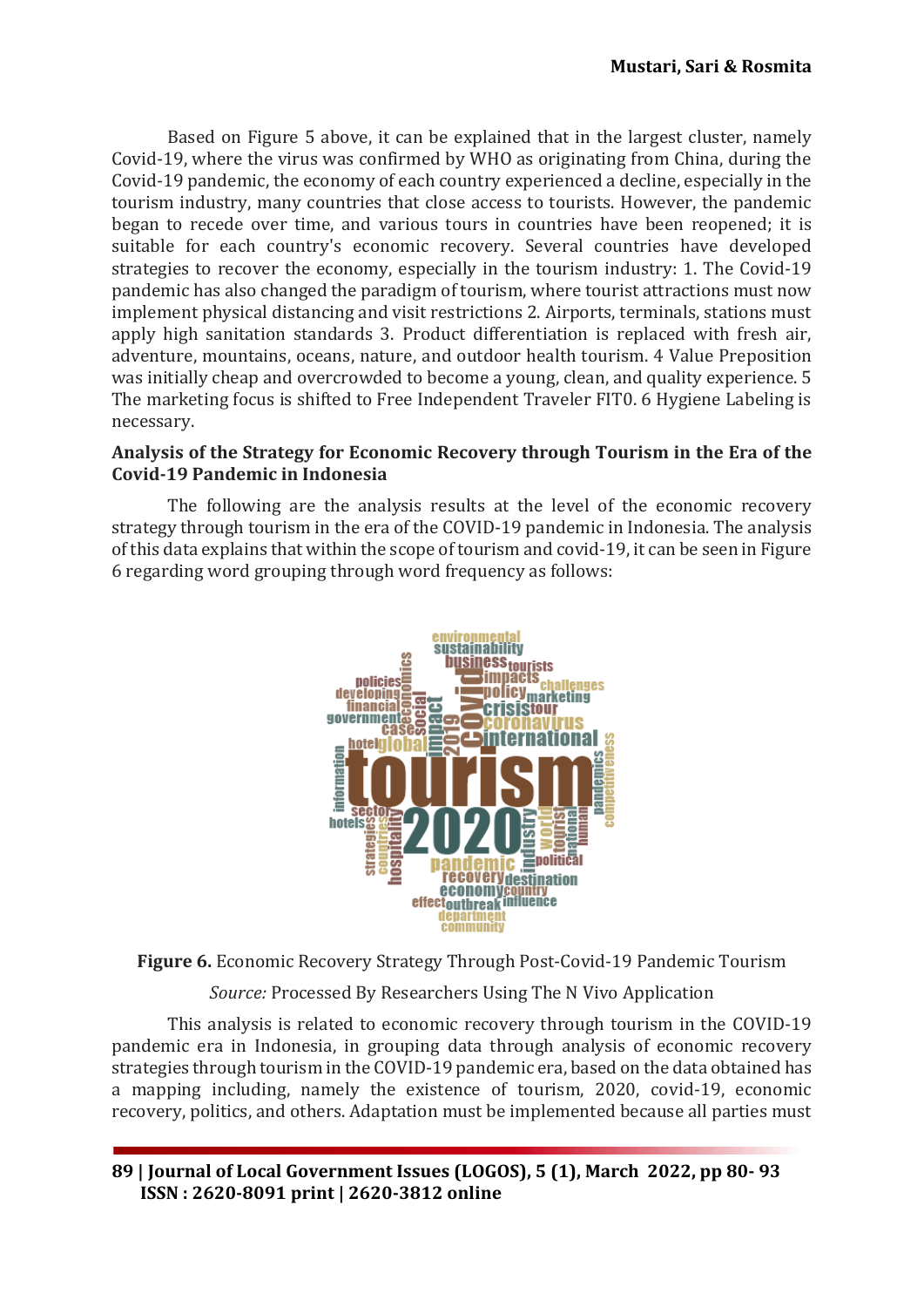adapt to the conditions of the Covid-19 pandemic, namely by continuously increasing the application of 'CHSE' aka Cleanliness, Health, Safety, and Environment. Collaboration is that all parties must work together and collaborate with the tourism sector because millions of jobs are affected by the tourism sector and the creative economy; we must strive for open employment opportunities and increase people's incomes. The tourism economic recovery strategy after the Covid-19 pandemic is to provide assistance for tourism business actors in adapting new habits, encouraging tourism business productivity and tourism workers with digital adaptation, providing fiscal and non-fiscal stimulus to tourism businesses and workers, developing the domestic tourist market. Furthermore, build market confidence in the tourism sector.

### **CONCLUSION**

Based on several explanations above regarding the strategy of economic recovery through tourism after the COVID-19 pandemic in Indonesia, the Covid-19 pandemic has made almost all economic sectors slump, one of which is the tourism industry. Covid-19 has had a significant impact on virtually all aspects of life, including the tourism sector, due to increasing travel restrictions, cancellations of important events, and reluctance to travel. Visits of foreign tourists to Indonesia based on data from the Ministry of Tourism and Creative Economy decreased compared to August 2019, in 2020, totaling 4,052,923 visits or a decrease of 74.84% compared to 2019, which amounted to 16,108,600. Economic recovery strategies during Covid-19 were developed by several countries, especially in the tourism industry, which changes the tourism paradigm, where tourist attractions must now implement physical distancing and visit restrictions. Physical distancing is implemented at airports, terminals, and stations by applying high sanitation standards product differentiation. Mass tourism is being replaced by fresh air, adventure, mountains, ocean, nature, and outdoor wellness tourism—value prepositions were from cheap and crowded to a young, clean, and quality experience. Travel Group's marketing focus is shifted to Free Travelers, and Hygiene Labeling is required. The strategy taken by the Indonesian state to restore the economy is by providing assistance for tourism business actors in adapting new habits, encouraging tourism business productivity and tourism workers with digital adaptation, providing fiscal and non-fiscal stimulus to tourism businesses and workers, market developing domestic tourists and build market confidence in the tourism sector.

## **REFERENCES**

- <span id="page-10-3"></span>Anggarini, D. T. (2021). Upaya Pemulihan Industri Pariwisata Dalam Situasi Pandemi Covid -19. *Jurnal Pariwisata*, *8*(1), 22–31.<https://doi.org/10.31294/par.v8i1.9809>
- <span id="page-10-2"></span>Bento, F., & Couto, K. C. (2021). A behavioral perspective on community resilience during the covid-19 pandemic: The case of paraisópolis in são paulo, brazil. *Sustainability (Switzerland)*, *13*(3), 1–18.<https://doi.org/10.3390/su13031447>
- <span id="page-10-0"></span>Bierman, A., Upenieks, L., Glavin, P., & Schieman, S. (2021). Accumulation of economic hardship and health during the COVID-19 pandemic: Social causation or selection? *Social Science and Medicine*, *275*(February), 113774. <https://doi.org/10.1016/j.socscimed.2021.113774>
- <span id="page-10-1"></span>Collins-Kreiner, N., & Ram, Y. (2021). National tourism strategies during the Covid-19 pandemic. *Annals of Tourism Research*, *89*, 103076.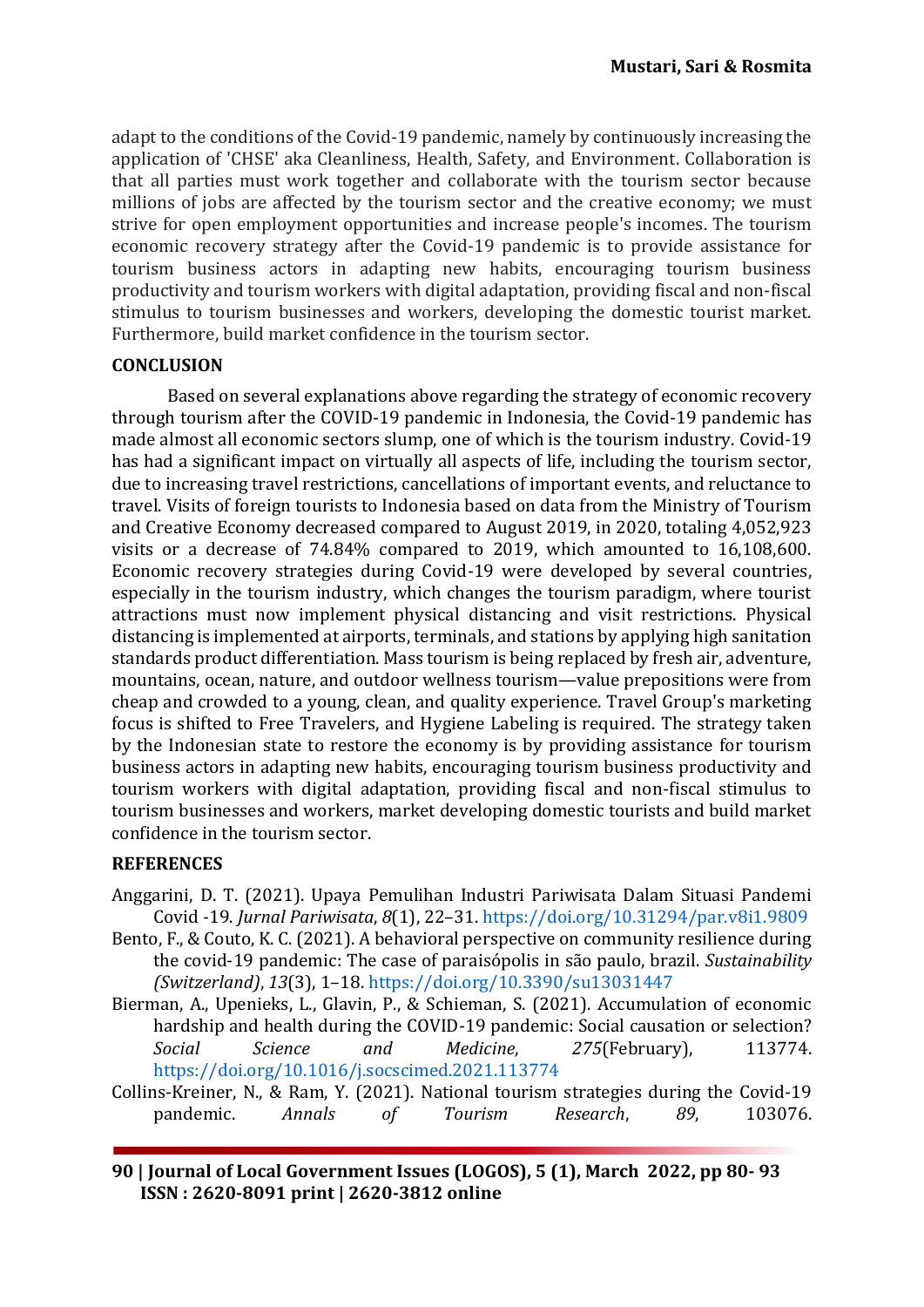<span id="page-11-5"></span><https://doi.org/10.1016/j.annals.2020.103076>

- Devi Nindya Nur Agugraheni, S. E. A. (2021). Analisis Strategi Pengembangan PAriwisata Pada Masa Pandemi Covid-19 Di Agro Belimbing Moyoketen Tulungagung. *Jurnal Ekonomi Syariah Dan Hukum Ekonomi Syariah*, *7*(2), 78–93. <http://dx.doi.org/10.31602/iqt.v7i2.5492>
- <span id="page-11-2"></span>Gedela, K., Januraga, P. P., Luis, H., Wignall, F. S., & Irwanto, I. (2020). COVID-19 Lockdown in Indonesia: Greater Investment Will Be Needed to Mitigate the Impact on People Living With HIV. *Asia-Pacific Journal of Public Health*, *32*(8), 461–462. <https://doi.org/10.1177/1010539520962611>
- <span id="page-11-8"></span>Gössling, S., Scott, D., & Hall, C. M. (2020). Pandemics, tourism and global change: a rapid assessment of COVID-19. *Journal of Sustainable Tourism*, *0*(0), 1–20. <https://doi.org/10.1080/09669582.2020.1758708>
- <span id="page-11-9"></span>Hakim, L. (2020). COVID-19 and the Moment to Evaluate Tourism Euphoria, Indonesia. *Journal of Indonesian Tourism and Development Studies*, *8*(2), 119–123. <https://doi.org/10.21776/ub.jitode.2020.008.02.09>
- <span id="page-11-3"></span>Haryanto, E., & Printianto, I. (2021). Kesiapan dan Penerapan Protokol Kesehatan pada Jasa Akomodasi di Tengah Masa Pandemi Covid-19 Menuju Tatanan Baru. *Kapita Selekta Pariwisata*, *1*(1).
- <span id="page-11-4"></span>Haryati, T., & Hidayat, A. G. (2019). Konsep Wisata dari Perspektif Ekonomi Masyarakat. *Jurnal Pendidikan Ips*, *9*(2), 113–114. <https://doi.org/10.37630/jpi.v9i2.170>
- <span id="page-11-0"></span>Hawkins, R. B., Charles, E. J., & Mehaffey, J. H. (2020). Socio-economic status and COVID-19–related cases and fatalities. *Public Health*, *189*, 129–134. <https://doi.org/10.1016/j.puhe.2020.09.016>
- <span id="page-11-13"></span>Hermawan, E. (2021). Strategi Pemulihan Sektor Pariwisata Dan Ekonomi Kreatif Masa Pandemi Covid-19. *JPEK (Jurnal Pendidikan Ekonomi Dan …*, *5*(2), 230–244. <https://doi.org/10.29408/jpek.v5i2.4462>
- <span id="page-11-6"></span>Huynh, D. Van, Truong, T. T. K., Duong, L. H., Nguyen, N. T., Dao, G. V. H., & Dao, C. N. (2021). The COVID-19 Pandemic and Its Impacts on Tourism Business in a Developing City: Insight from Vietnam. *Economies*, *9*(4), 172. <https://doi.org/10.3390/economies9040172>
- <span id="page-11-7"></span>Jannah, M. F. (2020). Peningkatan Ekonomi Di Tengah Pandemi Dalam Menunjang Pergerakan Pertumbuhan Ekonomi Surabaya. *Jurnal Inovasi Penelitian*, *1*(3), 1–4. <https://doi.org/10.47492/jip.v1i7.243>
- <span id="page-11-10"></span>Japutra, A., & Situmorang, R. (2021). The repercussions and challenges of COVID-19 in the hotel industry: Potential strategies from a case study of Indonesia. *International Journal of Hospitality Management*, *95*(February), 102890. <https://doi.org/10.1016/j.ijhm.2021.102890>
- <span id="page-11-1"></span>Kennelly, B., O'Callaghan, M., Coughlan, D., Cullinan, J., Doherty, E., Glynn, L., Moloney, E., & Queally, M. (2020). The COVID-19 pandemic in Ireland: An overview of the health service and economic policy response. *Health Policy and Technology*, *9*(4), 419–429. <https://doi.org/10.1016/j.hlpt.2020.08.021>
- <span id="page-11-11"></span>King, C., Iba, W., & Clifton, J. (2021). Reimagining resilience: COVID-19 and marine tourism in Indonesia. *Current Issues in Tourism*, *24*(19), 2784–2800. <https://doi.org/10.1080/13683500.2021.1873920>
- <span id="page-11-12"></span>Kristina, N. M. R. (2020). Pemulihan Ekonomi Pariwisata Bali di Era New Normal. *CULTOURE: Culture Tourism and Religion*, *1*(2), 136–142.

**91 | Journal of Local Government Issues (LOGOS), 5 (1), March 2022, pp 80- 93 ISSN : 2620-8091 print | 2620-3812 online**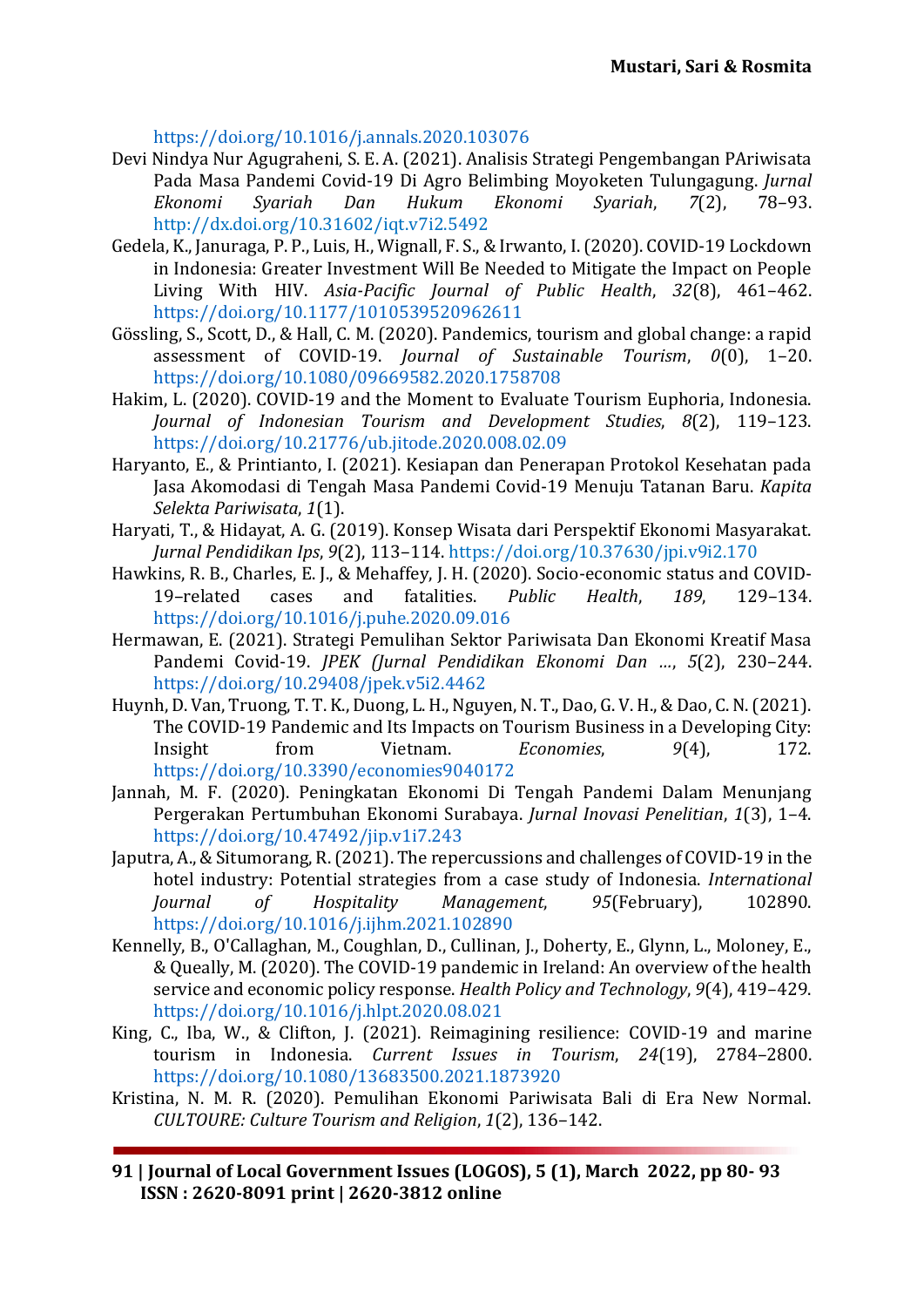- <span id="page-12-3"></span>Kusno, F. (2020). Krisis Politik Ekonomi Global Dampak Pandemi Covid-19. *Anterior Jurnal*, *19*(2), 94–102.<https://doi.org/10.33084/anterior.v19i2.1495>
- <span id="page-12-13"></span>Kusuma, P. A., Mutiarin, D., & Damanik, J. (2021). Strategi Pemulihan Dampak Wabah Covid Pada Sektor Pariwisata Di Daerah Istimewa Yogyakarta. *Journal of Tourism and Economic*, *4*(1), 47–59.<https://doi.org/10.36594/jtec.v4i1.110>
- <span id="page-12-7"></span>Levana, E., Harnadi, A., & Kusumawicitra, A. (2022). Pentingnya Manajemen Isu bagi Maskapai Penerbangan dalam Menghadapi Dampak COVID-19 (Studi: Cathay Pacific Airways). *Jurnal InterAct*, *10*(2), 12–23. <https://doi.org/10.25170/interact.v10i2.3148>
- <span id="page-12-14"></span>Marta, R., Havifi, I., & Safril, F. A. (2022). *Model Komunikasi City Branding Pariwisata Sumatera Barat Di Tengah Adaptasi Kebiasan Baru Pandemi Covid-19*. *15*(1), 112– 124. <https://doi.org/10.31849/niara.v15i1.5135>
- <span id="page-12-0"></span>Muhibban, M. A., & Ali, D. S. F. (2021). Strategi City Branding Dinas Pariwisata Dan Budaya Kabupaten Lumajang "lumajang Eksotik" Sebagai Destinasi Wisata Baru di Masa Pandemi Covid-19 Tahun …. *EProceedings …*, *April*, 1–5.
- <span id="page-12-4"></span>Nalini, S. N. L. (2021). Dampak Dampak covid-19 terhadap Usaha MIkro, Kecil dan Menengah. *Jesya (Jurnal Ekonomi & Ekonomi Syariah)*, *4*(1), 662–669. <https://doi.org/10.36778/jesya.v4i1.278>
- <span id="page-12-11"></span>Npoa-sharks, P. (2022). Strategi Pemulihan Ekowisata Mangrove Desa Labuhan, Kecamatan Sepulu, Kabupaten Bangkalan Pasca Pandemi COVID-19. *Journal of the American Chemical Society*, *123*(10), 2176–2181.
- <span id="page-12-10"></span>Nur Rohman, Dwiyono Rudi Susanto, A. K. (2020). Strategi Pengelolaan Pantai Banyu Tibo Berbasis Ekowisata Di Kabupaten Pacitan Jawa Timur. *Journal of Tourism and Economic*, *3*(1), 23–30. <https://doi.org/10.36594/jtec.v3i2.98>
- <span id="page-12-6"></span>Pambudi, A. S., Masteriarsa, M. F., Dwifebri, A., Wibowo, C., Amaliyah, I., & Ardana, K. (2020). Strategi Pemulihan Ekonomi Sektor Pariwisata Pasca Covid-19. *Majalah Media Perencana*, *1*(1), 1–21.
- <span id="page-12-8"></span><span id="page-12-1"></span>Paramita, I. B. G., & Putra, I. G. G. P. A. (2020). New Normal Bagi Pariwisata Bali Di Masa Pandemi Covid 19. *Jurnal Ilmiah Pariwisata Agama Dan Budaya*, *5*, 57–65. <https://doi.org/10.36275/mws>
- Pratama, R. P., & Tjahyanto, A. (2022). The influence of fake accounts on sentiment analysis related to COVID-19 in Indonesia. *Procedia Computer Science*, *197*(2021), 143–150.<https://doi.org/10.1016/j.procs.2021.12.128>
- <span id="page-12-5"></span>Rizqi Rahmawati, K. A. P., & Potensi. (2020). Potensi Pemulihan Pariwisata Halal di Ponorogo (Analisa Strategi Pada Masa Pandemi Covid-19). *JoIE: Journal of Islamic Economics*, *1*, 97–110. <https://doi.org/10.21154/joie.v1i1.2781>
- <span id="page-12-9"></span>Sihidi, I. T., Romadhan, A. A., & Fitrah, D. (2022). Journal of Political Issues Vaksin dan Sentimen Publik : Sebuah Analisis. *Journal of Political Issues*, *3*(2), 107–114. <https://doi.org/10.33019/jpi.v3i2.72>
- <span id="page-12-12"></span>Solemede, I., Tamaneha, T., Selfanay, R., Solemede, M., & Walunaman, K. (2020). Strategi Pemulihan Potensi Pariwisata Budaya di Provinsi Maluku (Suatu Kajian Analisis di Masa Transisi Kenormalan Baru). *NOUMENA: Jurnal Ilmu Sosial Keagamaan*, *I*(1), 69–86.
- <span id="page-12-2"></span>Sumarni, Y. (2020). Pandemi Covid 19: Tantangan Ekonomi dan Bisnis. *Al-Intaj Jurnal Ekonomi Dan Perbankan Syariah*, *2*(1), 46–58. <http://dx.doi.org/10.29300/aij.v6i2.3358>
- **92 | Journal of Local Government Issues (LOGOS), 5 (1), March 2022, pp 80- 93 ISSN : 2620-8091 print | 2620-3812 online**